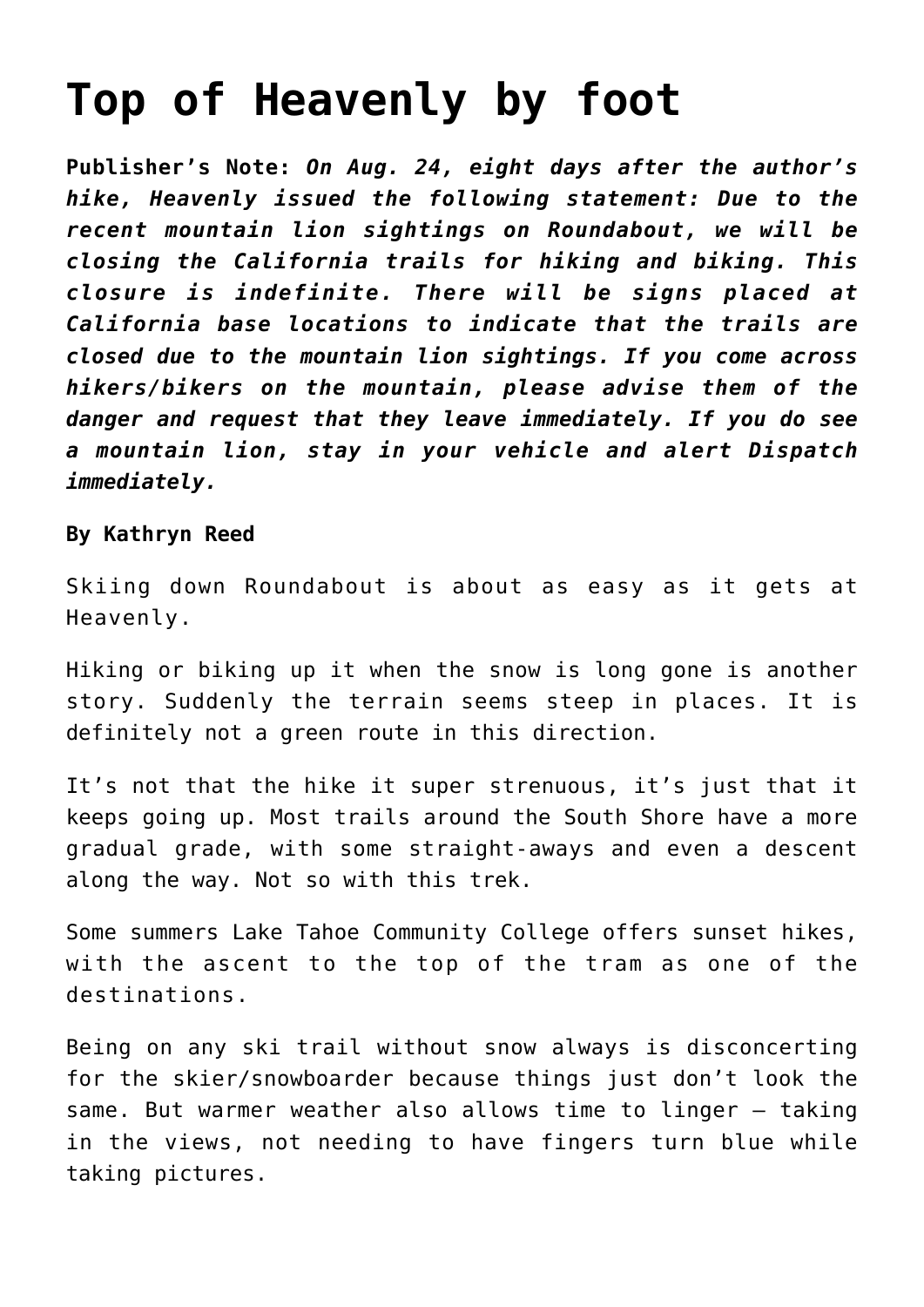The top of Patsy's reports the elevation at 8,290 feet. Another hundred feet or so and the lake sprawls beyond Gunbarrel. The Stateline casinos, Edgewood Tahoe Golf Course and Nevada Beach are off the right. In the other direction are Ski Run Marina, Tahoe Keys and Camp Richardson.

Access the trail by driving past the California base lodge of Heavenly Mountain Resort, meander through the neighborhood and enter where the green US Forest Service gate is at the end of the road. Take lots of water, much of the trail is exposed.

ngg shortcode 0 placeholder

# **[Tahoe-Reno Olympic bid pushed](https://www.laketahoenews.net/2009/09/reno-tahoe-olympic-bid-pushed-back/) [back](https://www.laketahoenews.net/2009/09/reno-tahoe-olympic-bid-pushed-back/)**

The United States Olympic Committee deflected media reports that other American cities are hopeful to put forward efforts to land future Olympics by saying its main focus was to have Chicago host the 2016 Summer Games.

"While it is always encouraging to see enthusiasm for the Olympic Movement, the USOC has been on record for more than two years in proclaiming that there will be absolutely no consideration of any future bids – winter or summer – from the U.S. while Chicago is on the international stage," said USOC CEO Stephanie Streeter.

[Read the full story](http://www.thesunnews.com/652/story/1016930.html)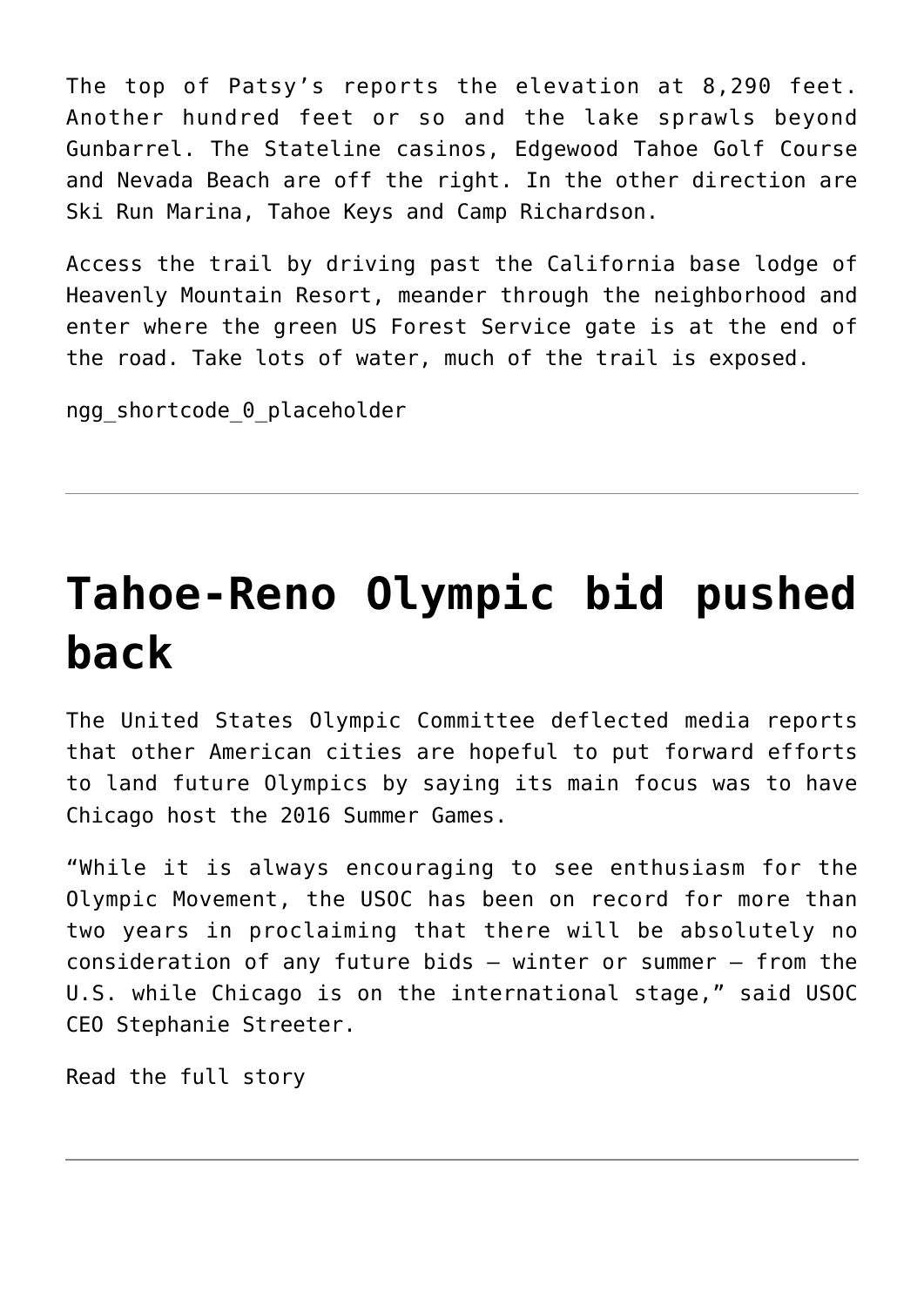### **[54 holes in a day Tahoe style](https://www.laketahoenews.net/2009/09/54-holes-in-a-day-tahoe-style/)**

The golf season is short all around Lake Tahoe, which provides the golf nut a fine excuse to play 36 holes in a day: Do it now to make up for all of the golf one cannot play with the snow falling in December.

Besides, think of the money one would save. Rather than play golf two days in a row, thus requiring two nights' lodging, and rather than spending nongolfing time, and, thus, money, in casinos, one can totally immerse oneself in the chase of the dimpled white ball.

OK, now that the rationalizing is complete, pack up the clubs and come along – preferably with three other like-minded golf nuts.

[Read the full story](http://www.sfgate.com/cgi-bin/article.cgi?f=/c/a/2009/08/07/TRBM190FM7.DTL)

# **[DeCelle Memorial Lake Tahoe](https://www.laketahoenews.net/-0001/11/decelle-memorial-lake-tahoe-relay-2/) [Relay](https://www.laketahoenews.net/-0001/11/decelle-memorial-lake-tahoe-relay-2/)**

The 46th annual DeCelle Memorial Lake Tahoe Relay, the oldest distance relay in the United States, is June 12.

The start and finish is in South Lake Tahoe near the Y.

Runners go around the 72-mile lake.

The cost is \$320 per team. Proceeds benefit area high school running teams.

April DeCelle Carter, race director, may be contacted at